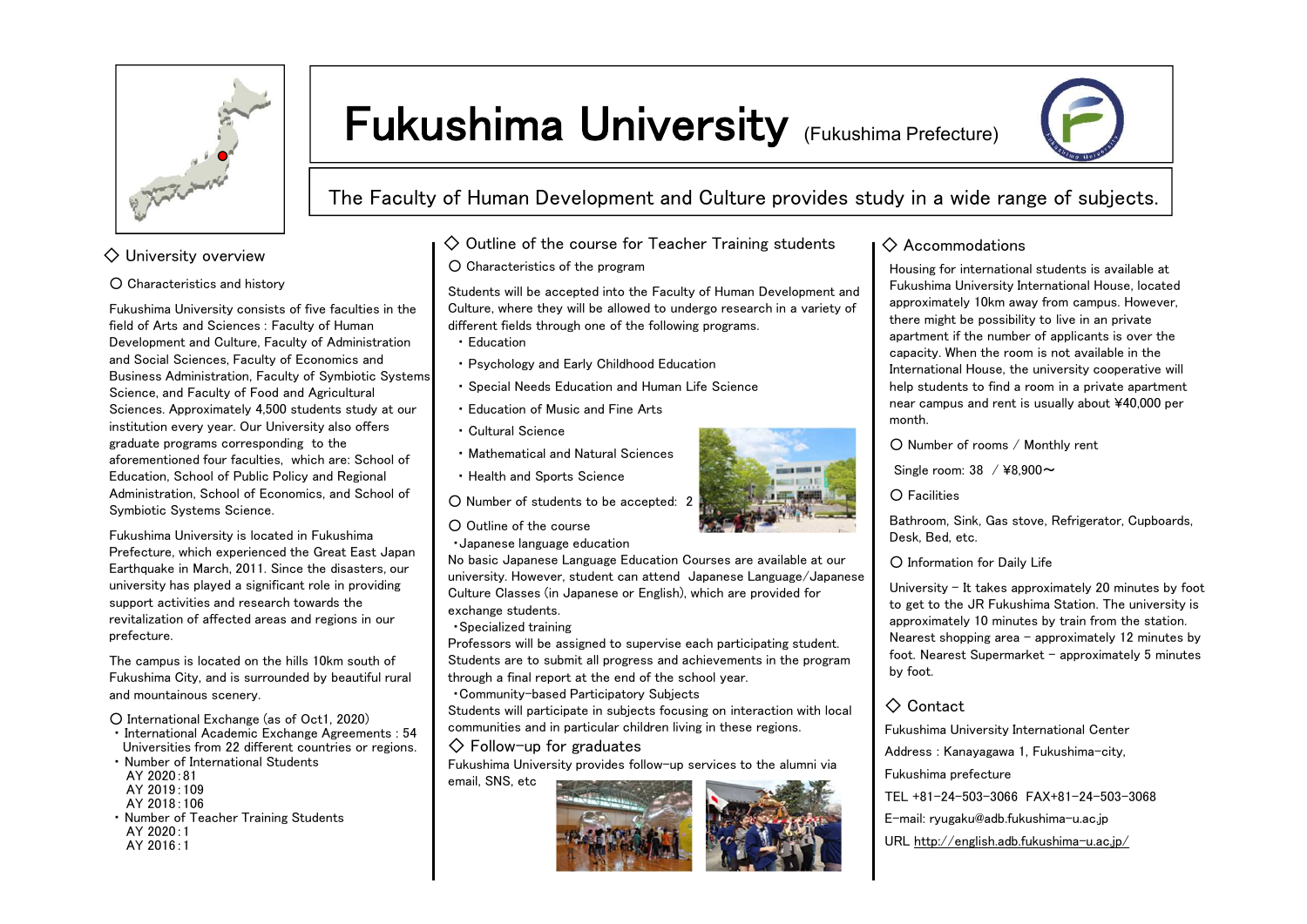Fukushima University(No.07)

 $\blacksquare$ 

 $\diamondsuit$  Course Description, Number of students to be accepted, Qualifications and, etc.

| Faculty of Human Development and Culture |                      |                   |                                   |                                                                                    |                         |                                         |                                                                                       |
|------------------------------------------|----------------------|-------------------|-----------------------------------|------------------------------------------------------------------------------------|-------------------------|-----------------------------------------|---------------------------------------------------------------------------------------|
| Course code                              | Name of Adviser      | E-mail            | Teaching Field(s)                 | Course<br>Description                                                              | Language                | Number of<br>students to be<br>accepted | Qualification and Requirement for students. Number of<br>students<br>in past 5 years. |
| 07001                                    | <b>CHIBA Keiko</b>   | chibakei@educ.    | <b>Teaching Home</b><br>Economics | Teaching Home Economics (Clothes)                                                  | Japanese and<br>English | $\mathbf{1}$                            | Advanced level of Japanese and English.                                               |
| 07002                                    | CHIBA Yogo           | vchiba@educ.      | <b>Teaching Home</b><br>Economics | Food Science                                                                       | Japanese and<br>English | $\mathbf{1}$                            | Advanced level of Japanese and English.                                               |
| 07003                                    | NAKAMURA Keiko       | keikon@educ.      | <b>Teaching Home</b><br>Economics | Teaching Home Economics(food education)                                            | Japanese and<br>English | $\mathbf{1}$                            | Advanced level of Japanese and English.                                               |
| 07004                                    | <b>IIJIMA Ryouta</b> | ryota@educ.       | ELT.                              | American literature                                                                | Japanese and<br>English | $\mathbf{1}$                            | Advanced level of Japanese and English.                                               |
| 07005                                    | <b>SUGITA Masao</b>  | msugita@educ.     | <b>Teaching Music</b>             | <b>Teaching Music</b>                                                              | Japanese and<br>English | $\mathbf{1}$                            | Advanced level of Japanese and English.                                               |
| 07006                                    | NAKAHATA Makoto      | p082@educ.        | <b>Teaching Music</b>             | Piano                                                                              | Japanese and<br>English | $\mathbf{1}$                            | Advanced level of Japanese and English.                                               |
| 07007                                    | SUMIYOSHI Chika      | sumiyoshi@educ.   | School education                  | Neurophysiology, Cognitive Psychology,<br>and Educational Psychology               | Japanese and<br>English | $\mathbf{1}$                            | Advanced level of Japanese and English.                                               |
| 07008                                    | <b>TANI Masavasu</b> | tani@educ.        | School education                  | History of Japanese Education                                                      | Japanese and<br>English | $\mathbf{1}$                            | Advanced level of Japanese and English.                                               |
| 07009                                    | TSURUMAKI Masako     | turumaki@educ.    | School education                  | Psychology of children with Intellectual<br>disability, Applied Behavior Analysis. | Japanese and<br>English | $\mathbf{1}$                            | Advanced level of Japanese and English.                                               |
| 07010                                    | <b>HIDA Misao</b>    | hida@educ.        | School education                  | <b>Educational Psychology</b>                                                      | Japanese and<br>English | $\mathbf{1}$                            | Advanced level of Japanese and English.                                               |
| 07011                                    | TAKAHASHI Junichi    | i-takahashi@educ. | School education                  | Special Education                                                                  | Japanese and<br>English | $\mathbf{1}$                            | Advanced level of Japanese and English.                                               |
| 07012                                    | <b>HARANO Akiko</b>  | harano@educ.      | early childhood<br>education      | <b>Child Psychology</b>                                                            | Japanese and<br>English | $\overline{1}$                          | Advanced level of Japanese and English.                                               |

Ť.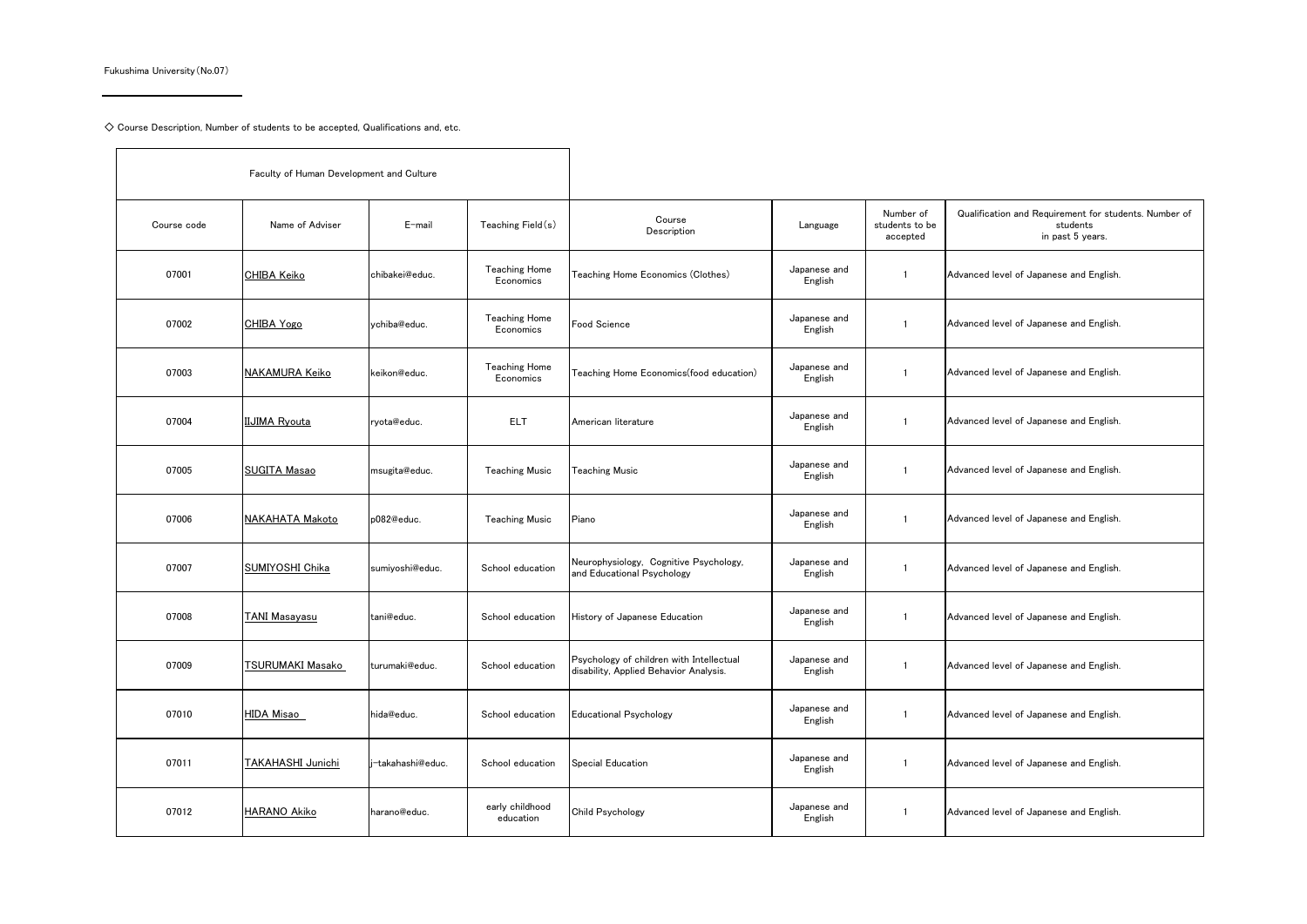Fukushima University(No.07)

 $\mathbf{r}$ 

 $\diamondsuit$  Course Description, Number of students to be accepted, Qualifications and, etc.

| Faculty of Human Development and Culture |                         |                 |                                           |                                                                                 |                         |                |                                                                |
|------------------------------------------|-------------------------|-----------------|-------------------------------------------|---------------------------------------------------------------------------------|-------------------------|----------------|----------------------------------------------------------------|
| 07013                                    | <b>HOKII Takafumi</b>   | hokii@educ.     | early childhood<br>education              | early childhood education and care                                              | Japanese and<br>English | $\mathbf{1}$   | Advanced level of Japanese<br>(equivalent to N1 level of JLPT) |
| 07014                                    | <b>IJITSU Michifumi</b> | iiitsu@educ.    | Teaching Language<br>Arts in Japan        | Ancient Japanese Literature                                                     | Japanese                | $\mathbf{1}$   | Advanced level of Japanese.                                    |
| 07015                                    | <b>TAKAHASHI Yuki</b>   | vukitaka@educ.  | Teaching Language<br>Arts in Japan        | Modern Japanese Literature                                                      | Japanese and<br>English | $\overline{1}$ | Advanced level of Japanese and English.                        |
| 07016                                    | SHIBUSAWA Hisashi       | shibusawa@educ. | <b>Teaching Language</b><br>Arts in Japan | Chinese Classical Literature and<br>Pharmacognogy(Harbalism)                    | Japanese and<br>English | $\overline{1}$ | Advanced level of Japanese and English.                        |
| 07017                                    | HANZAWA Yasushi         | vhanzawai@educ. | <b>Teaching Language</b><br>Arts in Japan | Japanese Linguistics                                                            | Japanese and<br>English | $\overline{1}$ | Advanced level of Japanese and English.                        |
| 07018                                    | NAKAGAWA Yuii           | nakagawa@educ.  | <b>Teaching Language</b><br>Arts in Japan | Japanese linguistics                                                            | Japanese and<br>English | $\mathbf{1}$   | Advanced level of Japanese and English.                        |
| 07019                                    | <b>ONOHARA Masao</b>    | onohara@educ.   | <b>Teaching Social</b><br>Studies         | Western Ethics                                                                  | Japanese and<br>English | $\mathbf{1}$   | Advanced level of Japanese and English.                        |
| 07020                                    | <b>HATSUZAWA Toshio</b> | hatsuzaw@educ.  | <b>Teaching Social</b><br>Studies         | Human Geography                                                                 | Japanese and<br>English | $\overline{1}$ | Advanced level of Japanese and English.                        |
| 07021                                    | <b>MAKITA Minoru</b>    | makita@educ.    | <b>Teaching Social</b><br>Studies         | The subject of seminar is chosen according<br>to the interest of the applicant. | Japanese and<br>English | $\mathbf{1}$   | Advanced level of Japanese and English.                        |
| 07022                                    | <b>MORIMOTO Akira</b>   | morimoto@educ.  | Mathematics<br>Education                  | Mathematics Education                                                           | Japanese and<br>English | $\mathbf{1}$   | Advanced level of Japanese and English,                        |
| 07023                                    | <b>AIHARA Yoshihiro</b> | aihara@educ.    | Mathematics<br>Education                  | Algebra                                                                         | Japanese and<br>English | $\mathbf{1}$   | Advanced level of Japanese and English.                        |
| 07024                                    | <b>NAKATA Fuminori</b>  | fnakata@educ.   | Mathematics<br>Education                  | Geometry                                                                        | Japanese and<br>English | $\mathbf{1}$   | Advanced level of Japanese and English.                        |
| 07025                                    | ARAI Hiroshi            | arai@educ.      | Art Education                             | Study of Sculpture                                                              | Japanese and<br>English | $\mathbf{1}$   | Advanced level of Japanese and English.                        |